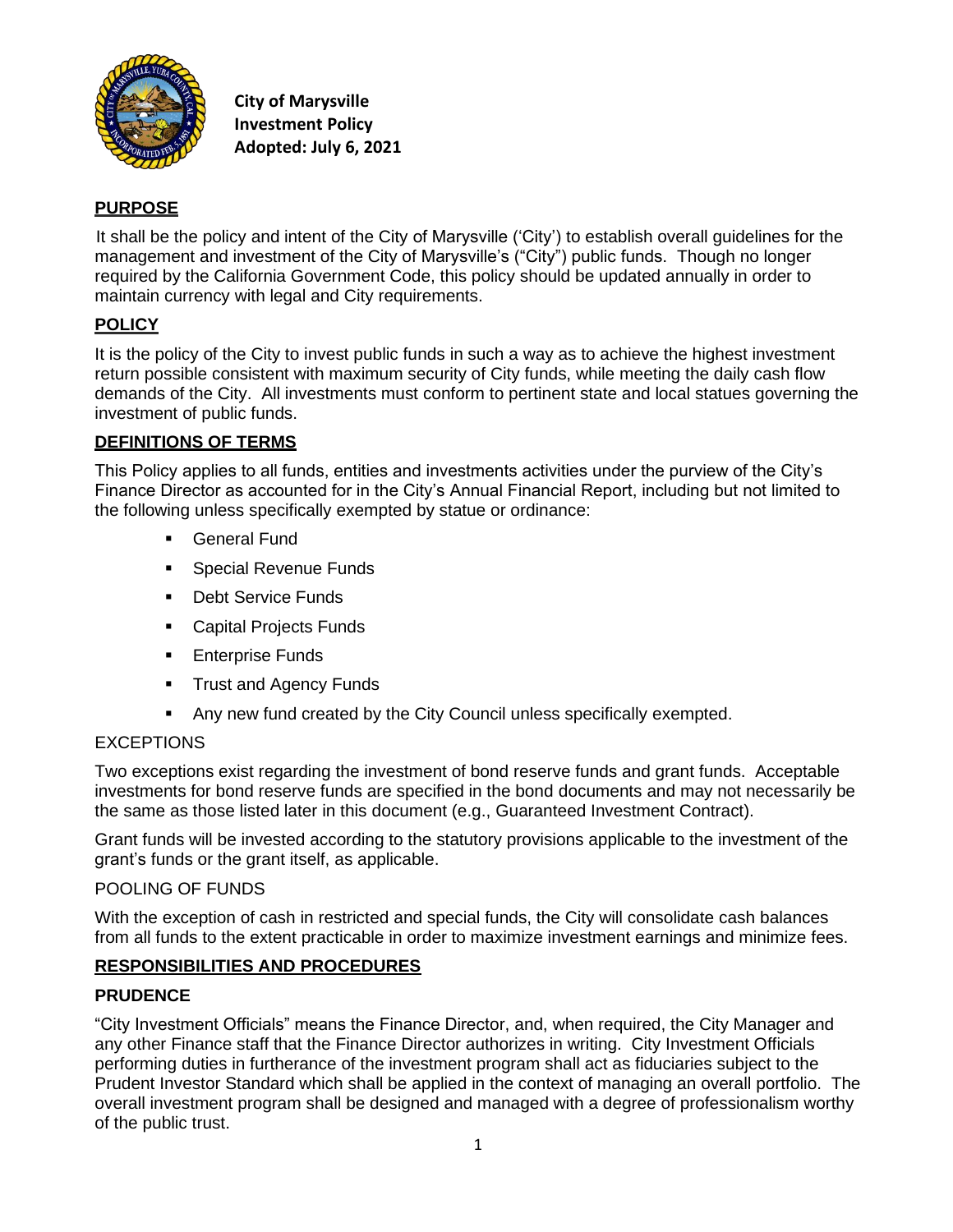Prudent Investor Standard: *Investments shall be made with care, skill, prudence, and diligence under circumstances then prevailing, including, but not limited to, the general economic conditions and the anticipated needs of the City, that a prudent person acting in a like capacity and familiarity with those matters would use in the conduct of funds of a like character and with like aims, to safeguard the principal and maintain the liquidity needs of the agency. Within the limitation of this section and considering individual investments as part of an overall strategy, investments may be acquired as authorized by law.*

City Investments Officials, acting in accordance with this Policy and written procedures governing the City's investment program and exercising due diligence, shall be relieved of personal responsibility and liability for an individual security's credit risk or market price changes, provided that deviation from expectations is reported in a timely fashion as required by this Policy and the City's investment program procedures and appropriate action is taken to control adverse developments.

## **OBJECTIVES**

The primary objectives, in order of priority, of the City's investment program are:

## **SAFETY**

Safely of principal is the foremost objective of the investment program. Investments of the City shall be undertaken in a manner that seeks to ensure the preservation of capital in the overall portfolio, whether from institutional default, broker/dealer default or erosion of market value of securities. To attain this objective, the City will diversity its investments by investing funds among a variety of securities offering independent returns and financial institutions. In particular, the City shall seek to preserve principal by mitigating credit risk and market or interest risk.

## CREDIT RISK

Credit risk, defined as the risk of loss due to the failure of the security issuer or backer, will be mitigated by:

- **EXECUTE:** Limiting investments to the safest types of securities;
- **Prequalifying the financial institutions, broker/dealers, intermediaries and advisors with which** the City will do business;
- Diversifying the investment portfolio by sector and issuer, so that the failure of any one issuer or backer will not place an undue financial burden on the City; and
- Monitoring the investment portfolio on a regular basis to anticipate and respond appropriately to a significant reduction of credit worthiness of any of the depositories.

## MARKET OR INTEREST RATE RISK

The City will minimize the risk that the market value of portfolio securities will fall due to changes in general interest rates, by:

- Structuring the City's portfolio so that securities mature to meet the City's cash requirements for ongoing operations, thereby avoiding the need to sell securities on the open market prior to their maturation to meet those specific needs; and
- Occasionally restructuring the portfolio to minimize the loss of market value and/or maximize cash flows subject to the constraints described in this Policy; and
- Investing operating funds in shorter-term securities.

## **LIQUIDITY**

The City's investment portfolio will remain sufficiently liquid to meet all cash flows requirements that may be reasonably anticipated. This is accomplished by structuring the portfolio so that securities mature at the same time as cash is needed to meet anticipated demands (static liquidity). Additionally, since all possible cash demands cannot be anticipated, the portfolio should consist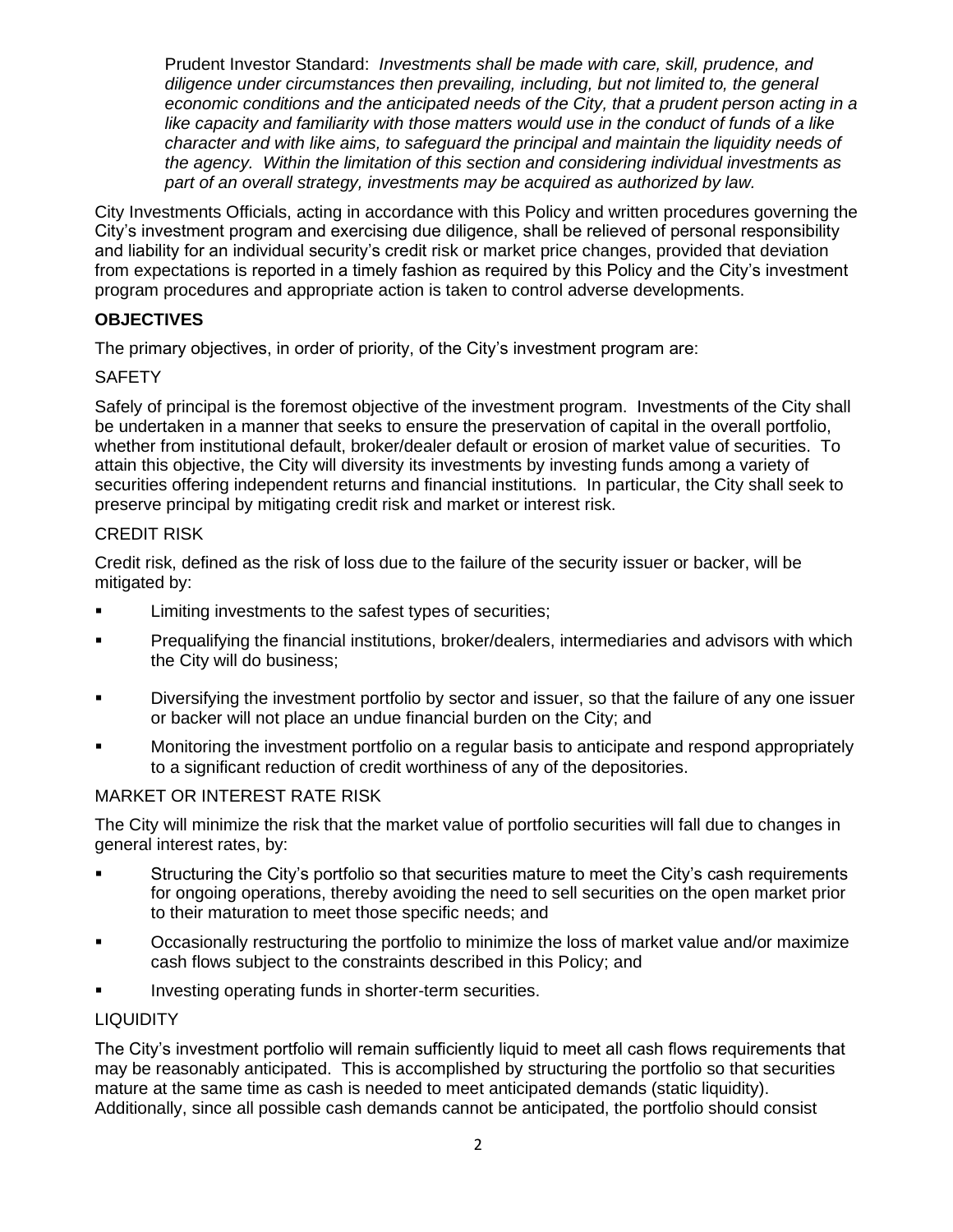largely of securities with active secondary or resale markets (dynamic liquidity). The specific percentage mix of different investment instruments and maturities is described in the Authorized Investments section of this Policy.

## YIELD OR RETURN ON INVESTMENT

The City's investment portfolio shall be designed with the objective of attaining a market rate of return throughout budgetary and economic cycles, taking into consideration the investment risk constraints and liquidity needs. Yield on the City's investment portfolio is of secondary importance compared to the safely and liquidity objectives described above. Investments are limited to relatively low-risk securities in anticipation of earning a fair return relative to the risk being assumed. Nevertheless, investment performance shall be continually monitored and evaluated by the Finance Director by comparison with other investment portfolio benchmark yields.

# **STANDARDS OF CARE**

## DELEGATION OF AUTHORITY

Authority to manage the City's investment program is derived as follows:

A. Responsibilities of the Finance Department

The Finance Department is charged with responsibility for maintaining custody of all public funds and securities belonging to or under the control of the City, and for the deposit and investment of those funds in accordance with principals of sound treasury management and in accordance with applicable laws and ordinances.

B. Responsibilities of the Finance Director

The Finance Director is appointed by the City Manager and is subject to his or her direction and supervision. The Finance Director is charged with responsibility for the conduct of all Finance Department functions, including the custody and investment of City funds and the development of procedures to implement this Policy. The Finance Director is further responsible for the duties and power imposed by the general laws of the State of California upon City Treasures, City Assessors and City Tax Collectors, except to the extent such duties have been delegated or assigned by the City to a County Officer and, with respect to the duties and powers of City Treasurers, only to the extent such duties and powers have been delegated to the Finance Director.

Under the oversight of the Finance Director, responsibility for the certain aspects of the investment program may be delegated to the Finance Department staff, who shall act in accordance with established written procedures and internal controls consistent with the Policy. The Finance Director shall be responsible for all transactions undertaken and shall establish a system of controls in accordance with this Policy.

The Finance Director may delegate a day-to-day placement of investments to a registered investment advisor. The investment advisor shall make all investment decisions and transactions in strict accordance with State law and this Policy. The Finance Director shall establish a system of written internal controls to regulate the City's investments activities, including the activities of the investment advisor and any subordinate officials acting on behalf of the City.

## C. Responsibilities of the City Manager

The City Manager is responsible for directing and supervising the Finance Director. He or she is responsible further to keep the City Council fully advised as to the financial condition of the City. The City Manager shall assume the duties of the Finance Director whenever there is no person appointed to serve as Finance Director or as Acting or Interim Finance Director.

D. Responsibilities of the City Council

The City Council shall consider and adopt a written Investment Policy. As provided in that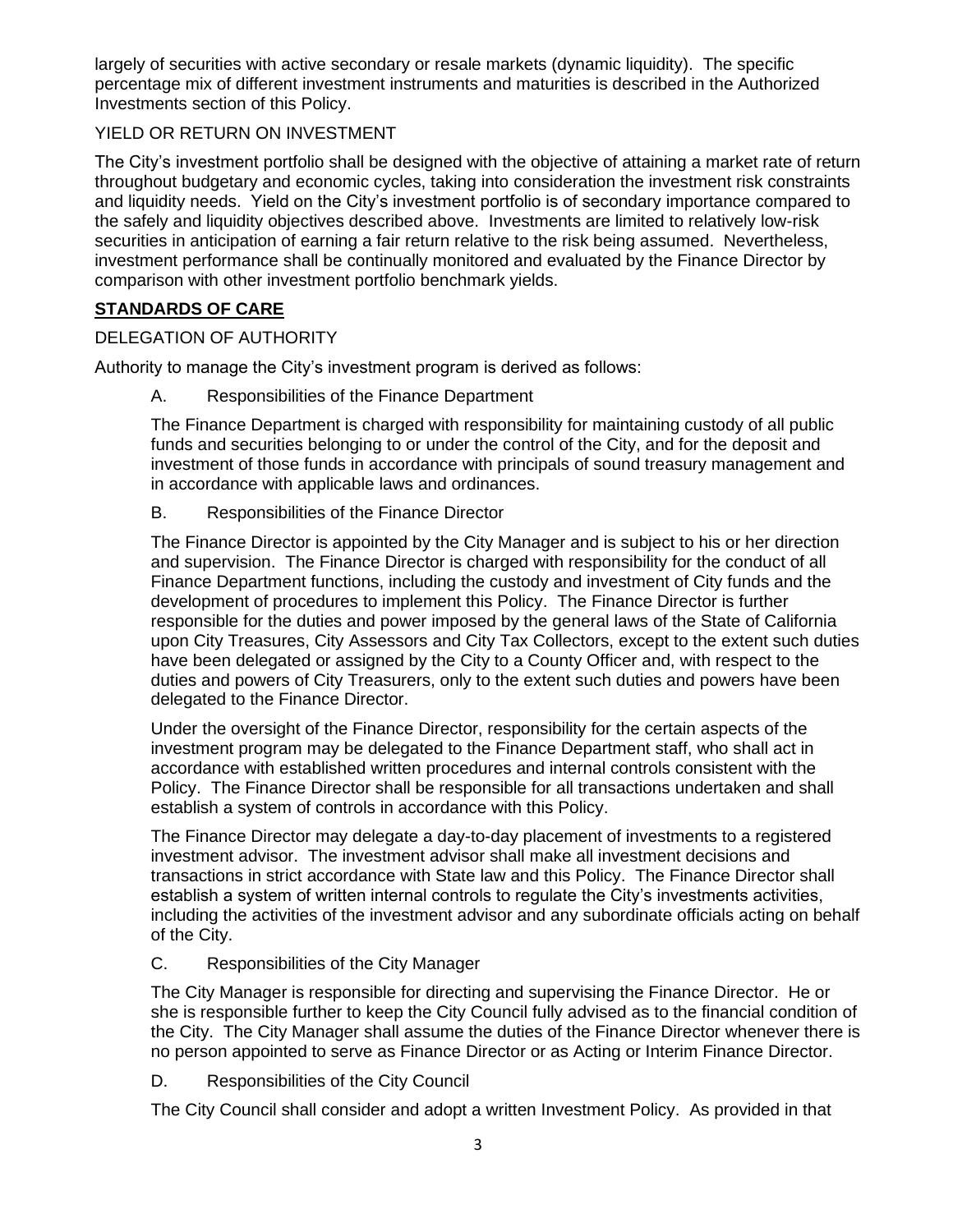Policy, the Council shall receive and review quarterly investment reports.

# INVESTMENT PROCEDURES

The Finance Director shall establish written investment policy procedures for the operation of the investment program consistent with this policy. The procedures should include reference to: safekeeping, wire transfer agreements, banking service contracts and collateral/depository agreements. Such procedures shall include explicit delegation of authority to persons responsible for investment transactions. No City Investment Official may engage in investment transaction on behalf of the City except as provided under the terms of this Policy and the written procedures established by the Finance Director.

# ETHICS AND CONFLICTS OF INTEREST

City Investment Officials involved in the investment process shall refrain from personal business activity that could conflict with prior execution of investments subject to this Policy or which could impair their ability to make impartial investment decisions. Investment Officials and employees will disclose to the City Manager any material financial interests in financial institutions that conduct business within their jurisdiction, and they will further disclose any large personal financial/investment positions that could be related to the performance of the City. The City Manager will notify the City Attorney. Additionally, City Investment Officers shall comply with the conflict of interest requirements under state law and the disclosure requirements of the Political Reform Act.

# **SAFEKEEPING AND CUSTODY**

All securities owned by the City shall be held in safekeeping by the City's custodial bank or by a thirdparty bank trust department, acting as agent for the City under the terms of a custody agreement or master repurchase agreement. All security transactions, including collateral for repurchase agreements, entered into by the City shall be conducted on a delivery-versus-payment (DVP) basis through the City's safekeeping agent.

# AUTHORIZED FINANCIAL DEALERS AND INSTITUTIONS

The City will conduct investment transactions with authorized financial dealers and institutions. All Financial institutions and broker/dealers who desire to become qualified bidders for investment transactions must supply the Finance Director with the following:

- Proof of National Association of Security Dealers certification
- Proof of state registration
- Audited financial statements
- Information concerning the existence of any pending legal action against the firm or the individual broker as well as an understanding of the security markets that they service
- Certification of having read the City's investment policy and depository contracts

The Finance Director will conduct an annual review of the financial condition and registrations of qualified financial institutions and security broker/dealers.

After a review of the financial statement and all other relevant information, the City will determine whether a service agreement should be executed with the institution based on the standards outlined in this Policy. The City requires that an agreement for services be executed prior to entrusting its funds to any dealer or financial institution.

If the City utilizes an investment advisor to conduct investment transactions on the City's behalf, the investment advisor may use its own list of approved broker/dealers and financial institutions for investment purposes. The investment advisor's approved list must be made available to the City upon request.

The Finance Director shall annually send a copy of the current Policy to all Financial Institutions and broker/dealers, which are approved to execute investment transactions with the City. Confirmation of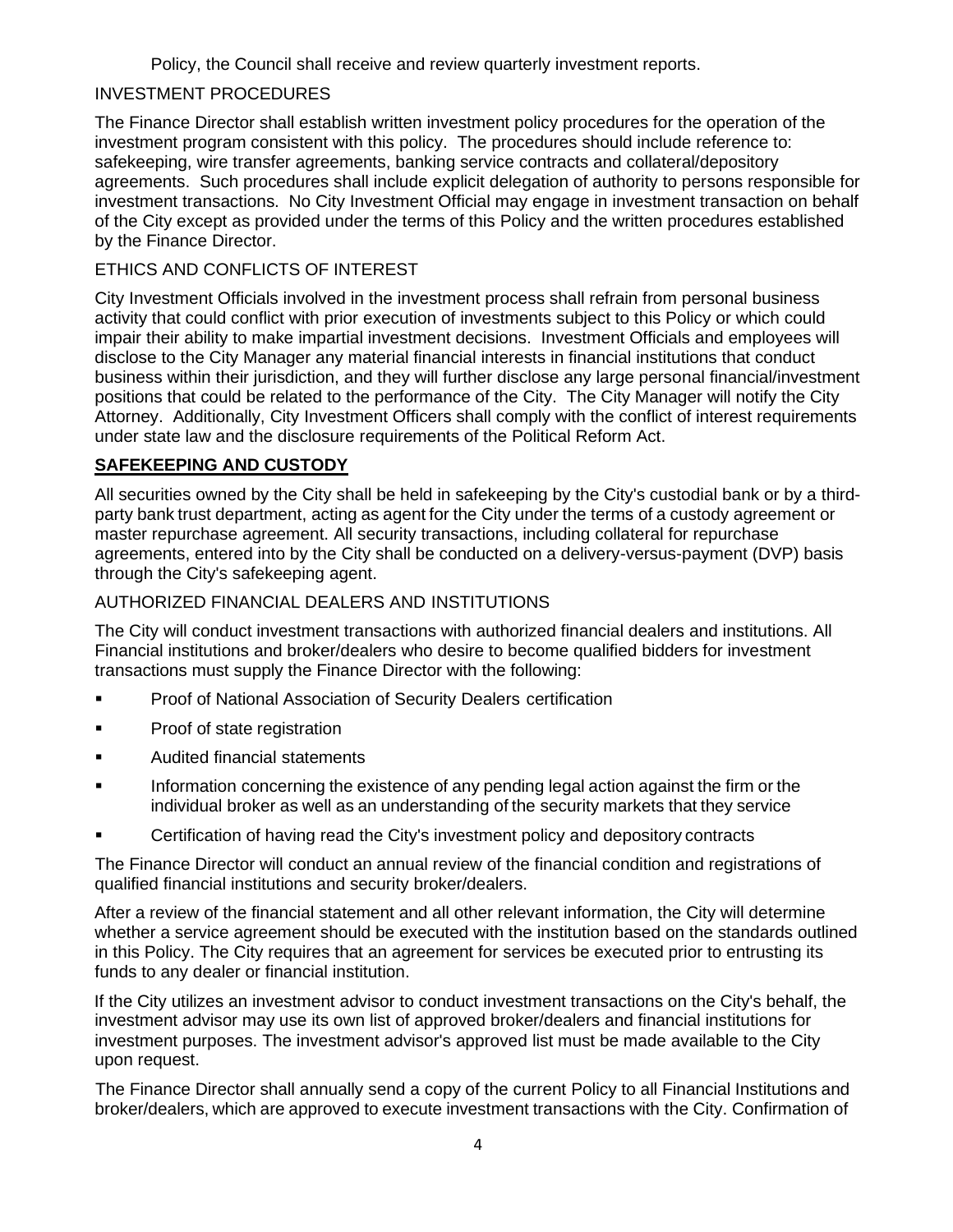receipt of this policy shall be considered evidence that the Financial Institution and broker/dealer understands the City's Policy and intends to sell the City only appropriate investments authorized by this Policy.

## DELIVERY VS. PAYMENT

All investment transactions, including collateral for repurchase agreements, entered into by the City shall be conducted on a delivery-versus payment (DVP) basis. Investments will be held in safekeeping by a third-party custodian and evidenced by safekeeping receipts. The custodian will be competitively selected by the Finance Director and will act under the terms of a custody agreement.

## **AUTHORIZED INVESTMENTS**

#### PERMITTED INVESTMENT TYPES

All investments shall conform to Sections 53600 et seq. of the California Government Code and as described within the Policy. Within the context of these limitations, the following investments are authorized:

- United States Treasury notes, bonds, bills or certificates of indebtedness, or those for which the faith and credit of the United States are pledged for the payment of principal and interest. There is no maximum portfolio limit. The term, or remaining term, to maturity shall not exceed five years.
- Federal Agency or United States government sponsored enterprise obligations, participations, or other instruments, including those issued by or fully guaranteed as to principal and interest by federal agencies or United States government sponsored enterprises. There is no maximum portfolio limit. The term, or remaining term, to maturity shall not exceed five years.
- U.S. Instrumentalities, United States dollar denominated senior unsecured unsubordinated obligations issued or unconditionally guaranteed by the International Bank for Reconstruction and Development, International Finance Corporation, or Inter- American Development Bank, with a maximum remaining maturity of five years or less, and eligible for purchase and sale within the United States. Investments under this subdivision shall be rated in the category of 'AA; its equivalent, or better by a nationally recognized statistical rating organization (NRSRO) and shall not exceed 30 percent of the City's moneys that may be invested pursuant to this section.
- Registered California State Warrants or registered treasury notes or bonds of any of the 50 states in the United States, including bonds payable solely out of the revenues from a revenue-producing property owned, controlled, or operated by the state or by a department, board, agency, or authority of any of the 50 states. Securities eligible for investment under this subdivision shall be rated in a category of "A", its equivalent, or better by a NRSRO. The term, or remaining term, to maturity shall not exceed five years.
- Bonds, notes, warrants, or other evidence of indebtedness of a local agency within the State of California, including bonds payable solely out of the revenues from a revenue- producing property owned, controlled, or operated by the local agency, or by a department, board, agency, or authority of the local agency. Securities eligible for investment under this subdivision shall be rated in a category of "A", its equivalent, or better by a NRSRO. The term, or remaining term, to maturity shall not exceed five years.
- Bankers Acceptances (BAs), otherwise known as bills of exchange or time drafts that are drawn on and accepted by a commercial bank.
- o The maximum maturity may not exceed 180 days.
- o No more than 40 percent of the City's portfolio may be invested in bankers' acceptances; and
- o Rated in a category of "A-1", it equivalent, or better by a NRSRO.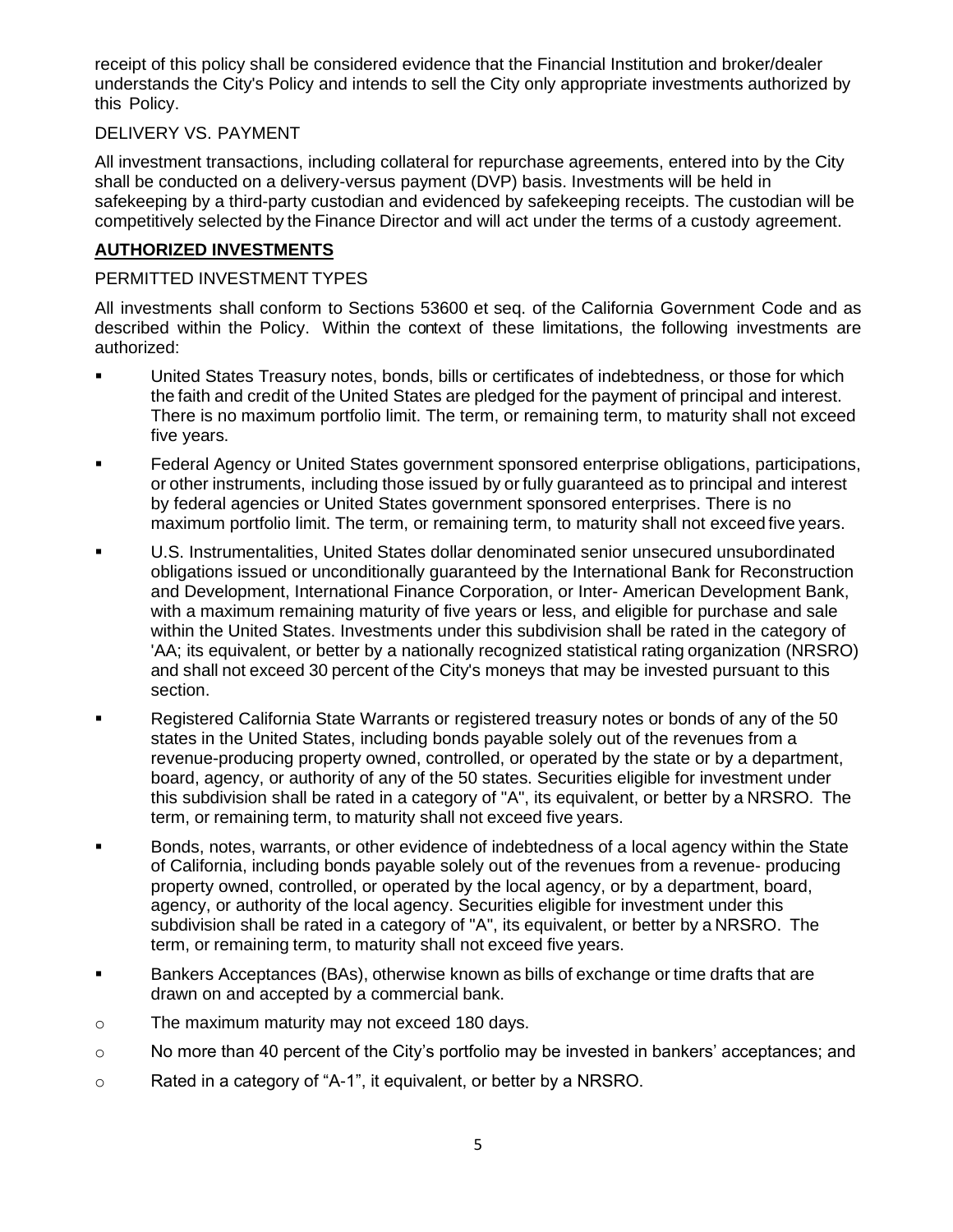- Commercial Paper (CP) of "prime" quality of the highest ranking or of the highest letter and number rating as provided by a NRSRO. The entity that issues the commercial paper shall meet all of the following conditions in either paragraph (1) or (2):
- 1. Is organized and operating within the United States as a general corporation with total assets >\$500 million with other debt rated in a rating category of "A", its equivalent, or better by a NRSRO, or
- 2. Is organized within the United States as a special purpose corporation, trust or limited liability company with program-wide credit enhancements and its commercial paper is rated in a rating category of "A-1", its equivalent, or higher by a NRSRO.

The maximum maturity will be 270 days or less. No more that 25 percent of the City's funds will be invested in commercial paper. The City may purchase no more than 10 percent of the outstanding commercial paper of any singe corporate issue.

- Negotiable Certificates of Deposit (CDs) issued by a nationally or state-charted bank, a savings association or a federal credit union, or by a state-licensed branch of a foreign bank. Negotiable certificates of deposit eligible for investment under this subdivision shall be rated in a rating category of "A", its equivalents or better for long term certificates, or rated in a rating category of "A-1", its equivalent or better for short term certificates by a NRSRO. Purchases of negotiable certificates of deposit may not exceed 30 percent of the City's portfolio. The term, or remaining term, to maturity shall not exceed five years.
- Local Agency California Investment Fund (LAIF), the State of California managed investment pool may be used up to the maximum permitted by California law.
- Time Deposits, non-negotiable and collateralized in accordance with the California Government Code, may be purchased through banks or savings and loan associations. No more than 5 percent of the investment portfolio may be invested in this investment type. A maturity limitation of two years is applicable.
- Medium term notes, defined as all corporate and depository institution debt securities with a maximum remaining maturity of five years or less, issued by corporations organized and operating within the United States or by depository institutions licensed by the United States or any state, an operating within the United States. Notes eligible for investment under this subdivision shall be rated in a rating category of "A", its equivalent, or better by a NRSRO. Purchases of medium-term notes shall not include other instruments authorized by this section and may not exceed 30 percent of the City's portfolio.
- Money Market Funds invested in U.S. Government securities are permitted under this policy and under the California Government Code Section 53601. In order to be eligible for investment under this section, an investment objective of such a fund must be the maintenance for a price per share of \$1.00. The following criteria must also be met:
- o The fund shall have a minimum of \$500 million in total portfolio value.
- o The fund is registered with the Securities and Exchange Commission (SEC) and is rated AAA by S&P or Aaa by Moody's.
- $\circ$  The fund shall have retained an advisor which is registered with the SEC, or which is exempt from such registration.
- $\circ$  No more than 10 percent of the portfolio shall be invested in any one mutual fund.
- $\circ$  No more than 20 percent of the portfolio shall be invested in money market mutual funds.
- Moneys held by a trustee or fiscal agent and pledged to the payment of security of bonds or other indebtedness, or obligations under a lease, installment sale, or other agreement of a local agency, or certificates of participation in those bonds, indebtedness, or lease installment sale, or other agreements, may be invested in accordance with the statutory provisions governing the issuance of those bonds, indebtedness, or lease installment sale, or other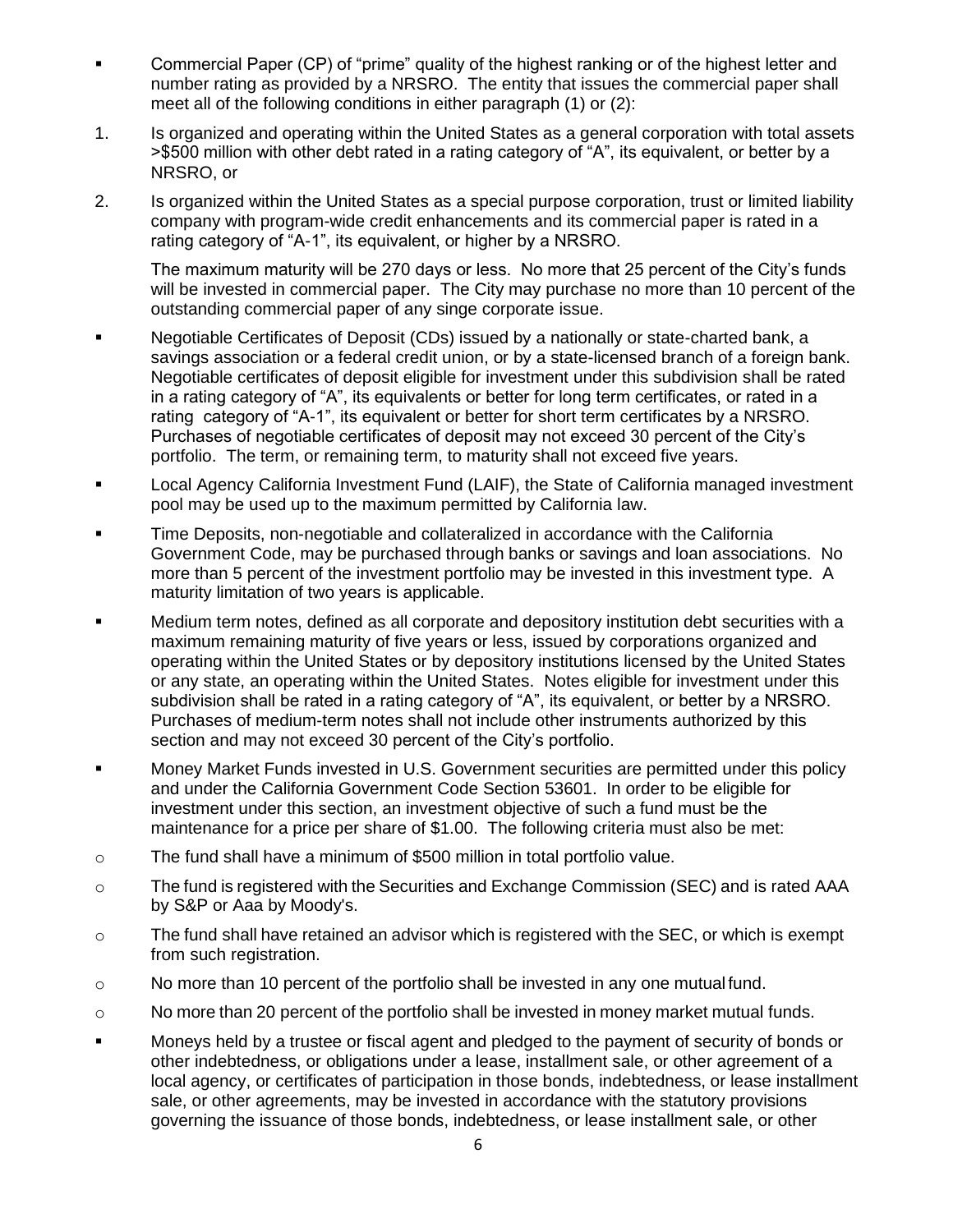agreement, or to the extent not inconsistent therewith or if there are no specific statutory provisions, in accordance with the ordinance, resolution, indenture, or agreement of the local agency providing for the issuance.

- Any mortgage pass-through security, collateralized mortgage obligation, mortgage- backed or other pay-through bond, equipment lease-backed certificate, consumer receivable passthrough certificate, or consumer receivable-backed bond . Securities eligible for investment under this subdivision shall be rated in a rating category of "AA", its equivalent, or better by a NRSRO and have a maximum remaining maturity of five years or less. Purchase of securities authorized by this subdivision may not exceed 20 percent of the City's surplus money that may be invested pursuant to this section.
- Local Government Investment Pools (LGIP's) shares of beneficial interest issued by a joint powers authority organized pursuant to Section 6509.70 that invests in the securities and obligations authorized in Section 56301 subdivisions (a) to (q), inclusive. Each share shall represent an equal proportional interest in the underlying pool of securities owned by the joint powers' authority. To be eligible under this section, the joint powers authority issuing the shares shall have retained an investment advisor that meets all of the following criteria:
- o The advisor is registered or exempt from registration with the Securities and Exchange Commission; and
- $\circ$  The advisor has not less than five years of experience investing in the securities and obligations authorized in subdivisions (a) to (q), inclusive; and
- $\circ$  The advisor has assets under management in excess of five hundred million dollars (\$500,000,000).
- Yuba County Treasurer's Investment Pool No more than 25 percent of the portfolio shall be invested with the Yuba County Treasurer's Investment Pool.
- Stocks: Any stock received as a gift, through bankruptcies or as payment in lieu of monies due the City shall be sold immediately upon receipt, unless received through a gift or bequest with restrictions on its sale. Sale proceeds will be distributed to the appropriate program fund. If the stock has no written value or if the cost of selling it exceeds the market value, the stock will be written off and monitored periodically to be sold when a break-even market value can be realized.

## INELIGIBLE INVESTMENTS

Ineligible Investments are those that are not described herein, including but not limited to, common stock, inverse floaters, range notes, mortgage-derived interest-only strips, derivatives securities, or any security that could result in zero interest accrual.

# **INVESTMENT PARAMETERS**

## **DIVERSIFICATION**

The City will diversify its investment by security type, and institution with the exception of U.S. Treasury securities, U.S. Agency Obligations and authorized pools (e.g.: LAIF and Yuba County), no more than 5 percent of the City's total investment portfolio will be invested in a single issuer. The diversification requirements of the portfolio apply at the time of purchase.

#### MAXIMUM MATURITIES

To the extent possible, the City will strive to match its investments with anticipated cash flow requirements. Where this policy does not specify a limitation on the term or remaining maturity at the time of the investment, no investment shall be made in any security that - at the time of the investment - has a term remaining to maturity in excess of five years, unless the legislative body has granted express authority to make that investment either specifically or an a part of an investment program approved by the legislative body no less than three months prior to the investment. The average maturity of the investment portfolio generally will not exceed two years.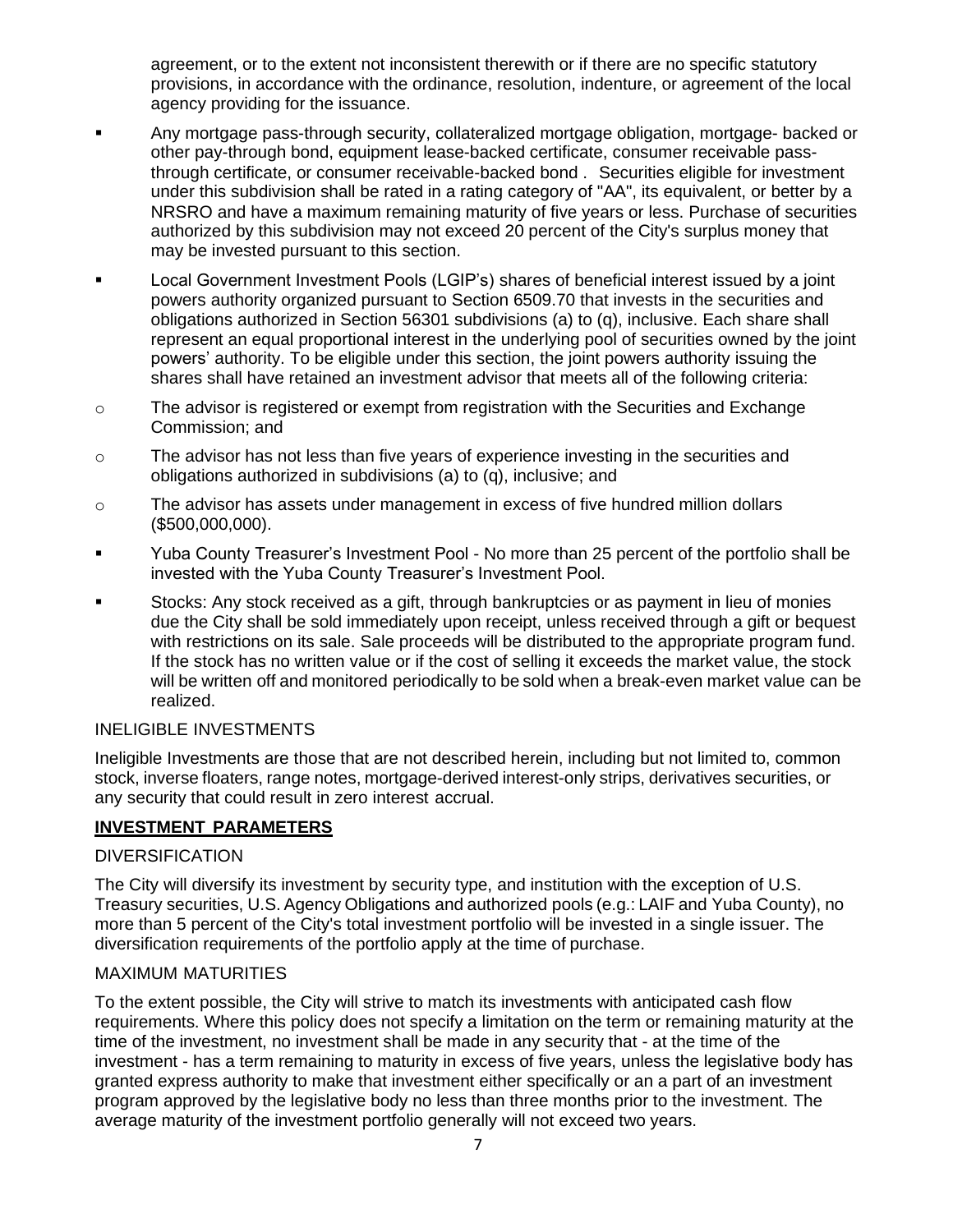Bond reserve funds established by the issuance of bonds may be invested in securities exceeding five years if the maturity of such investments are made to coincide with the expected use of the funds and the appropriate bond indenture permits such investments.

# INTERNAL CONTROLS

The Finance Director is responsible for establishing and maintaining an internal control structure designed to ensure that the City's assets are protected from loss, theft or misuse. The internal control structure shall be designed to provide reasonable assurance that those objectives are met. The concept of reasonable assurance recognizes that the cost of a control should not exceed the benefits to be derived and that the valuation of costs and benefits requires estimates and judgments by management. Internal control procedures shall address:

- Separation of duties
- Control of collusion
- Custodial safekeeping
- Avoidance of physical delivery of securities
- Written confirmation of transfers for investments and wire transfers
- Written procedures for placing investment transactions
- **•** Delegation of authority to investment officials

## MARKET YIELD (BENCHMARK)

The City's investment portfolio is managed primarily on a "hold-to-maturity" strategy. Given this strategy, the basis used by the Finance Director to determine whether market yields are being achieved shall be to identify a comparable benchmark to the weighted average maturity of the investment portfolio.

## INVESTMENT POOLS/MUTUAL FUNDS

A thorough investigation of the pool/fund is required prior to investing. At a minimum that review should consist of the following:

- A determination of the eligible investment securities; and
- A determination of the allowable size of deposits and withdrawals; and
- The frequency with which deposits and withdrawals can be made; and
- The process and timeline for withdrawals; and
- A review of the fee schedule.

The Finance Director shall monitor the pool to ensure he/she is aware of any changes made to the pool/fund in the above categories.

## REVIEW OF INVESTMENT PORTFOLIO

The securities held by the City must be in compliance with Section 7.0 Authorized and Suitable Investments at the time of purchase. Because some securities may not comply with Section· 7.0 Authorized and Suitable Investments subsequent to the date of purchase, the Investment Officer shall at least quarterly review the portfolio to identify those securities that do not comply. The Investment Officer shall establish procedures to report to the Board major and critical incidences of noncompliance identified through the review of the portfolio, should one exist.

## **REPORTING**

## **METHODS**

The Finance Director shall submit a quarterly investment report containing detailed information on all securities and investments of the City to the City Council and the City Manager within 60 days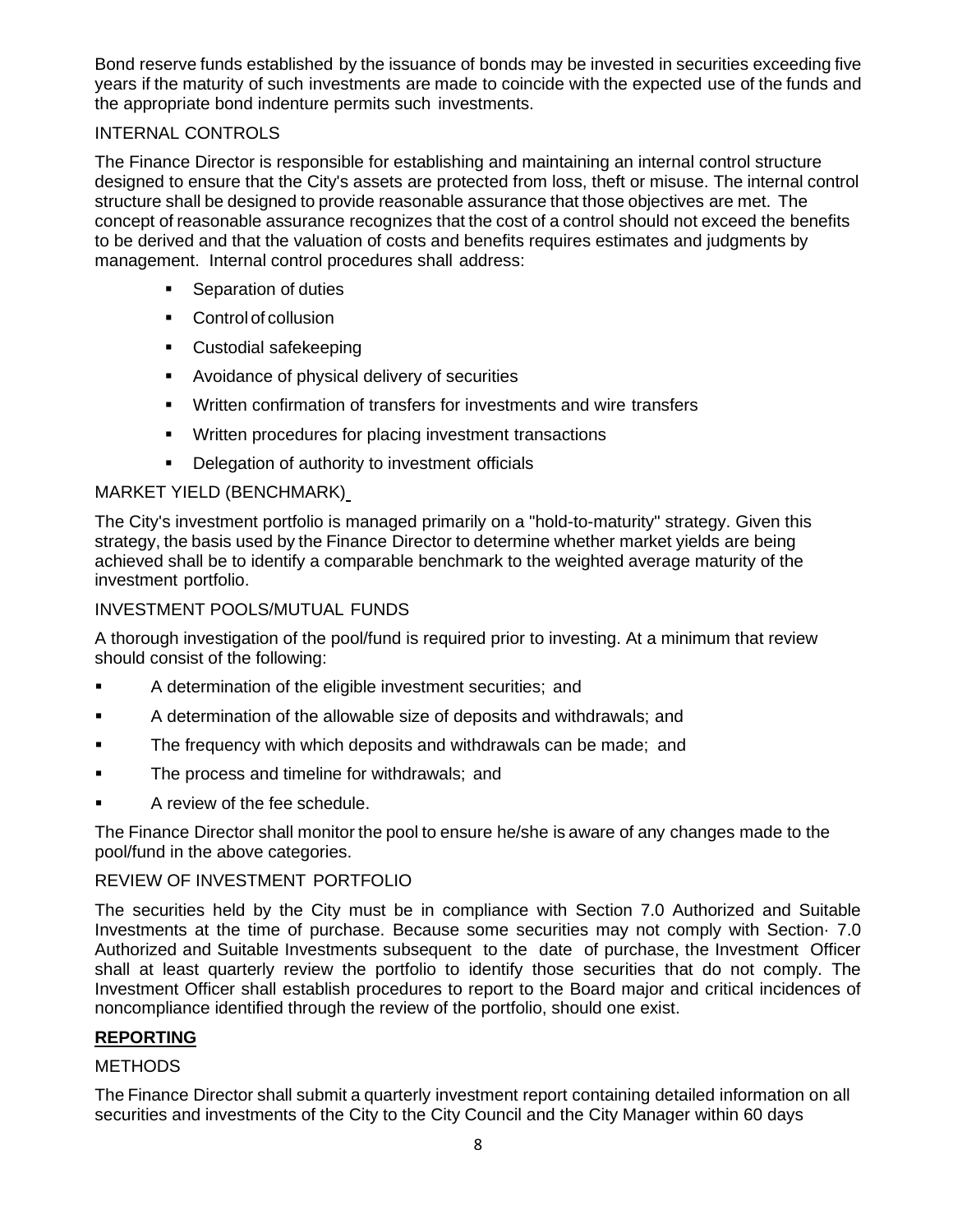following the end of the quarter covered by the report. The quarterly investment report will include the following:

- The classification of the investment, the percentage of the total portfolio which each type of investment represents, issuer, date of maturity, par and dollar amount invested on all securities and investments;
- Current market value:
- **•** Cash management projection: Statement denoting the ability of the City to meet its expected obligations over the next six months;
- Statement of compliance with the Policy: Reasons for and number of violations or exceptions to the investment policy during the quarter being reported on, as well as prior violations or exceptions which have not yet been corrected;
- Weighted average maturity of the investment portfolio:
- **•** Trend of average portfolio maturity;
- Maturity aging by type of investment;
- Trend of the quarterly earned interest yield on investments;
- Unrealized gain or loss resulting from appreciation or depreciation in the market value of securities;
- Aggregate commitments to purchase securities or make other payments to dealers in a manner to permit adequate cash need forecasting;
- A brief description of executed reverse repos and the associated interest cost and interest earnings from the transactions;
- A brief description of executed restructuring transactions. Number and dollar volume of trades executed for the sole purpose of restructuring the portfolio and analysis of benefit derived from those trades;
- A comparison of the weighted average maturity and yield of the portfolio to that of the selected benchmark for the portfolio.

The City's Quarterly Investment Reports to the City Council will be posted on the City's internet site (absent any unforeseen technological issues).

## MARKING TO MARKET

The market value of the portfolio will be calculated quarterly, with a statement of market value issued. This will ensure that review of the investment portfolio, in terms of value and price volatility, has been performed consistent with the GFOA Recommend Practice on "Mark-To-Market Practices for State and Local Government Investment Portfolios and Investment Pools".

# **POLICY CONSIDERATIONS**

# POLICY EXCEPTIONS

While this Policy prescribes various maximums, minimums and other relatively arbitrary numerical limits, it is intended primarily to be a management tool. When the Finance Director determines that an exception to one of the Policy's numerical limits is in the best interest of the City, and is otherwise consistent with the Policy, such exception is permitted so long as it is consistent with applicable City, State and Federal laws. Whenever an exception or violation of this Policy is made, that fact shall be reported by the Finance Director to the City Manager and the City Council within one business day of its discovery. Major exceptions will be reported immediately.

All exceptions to the Policy and the appropriate explanation or justification for the exception shall be included in the Quarterly Investment Report.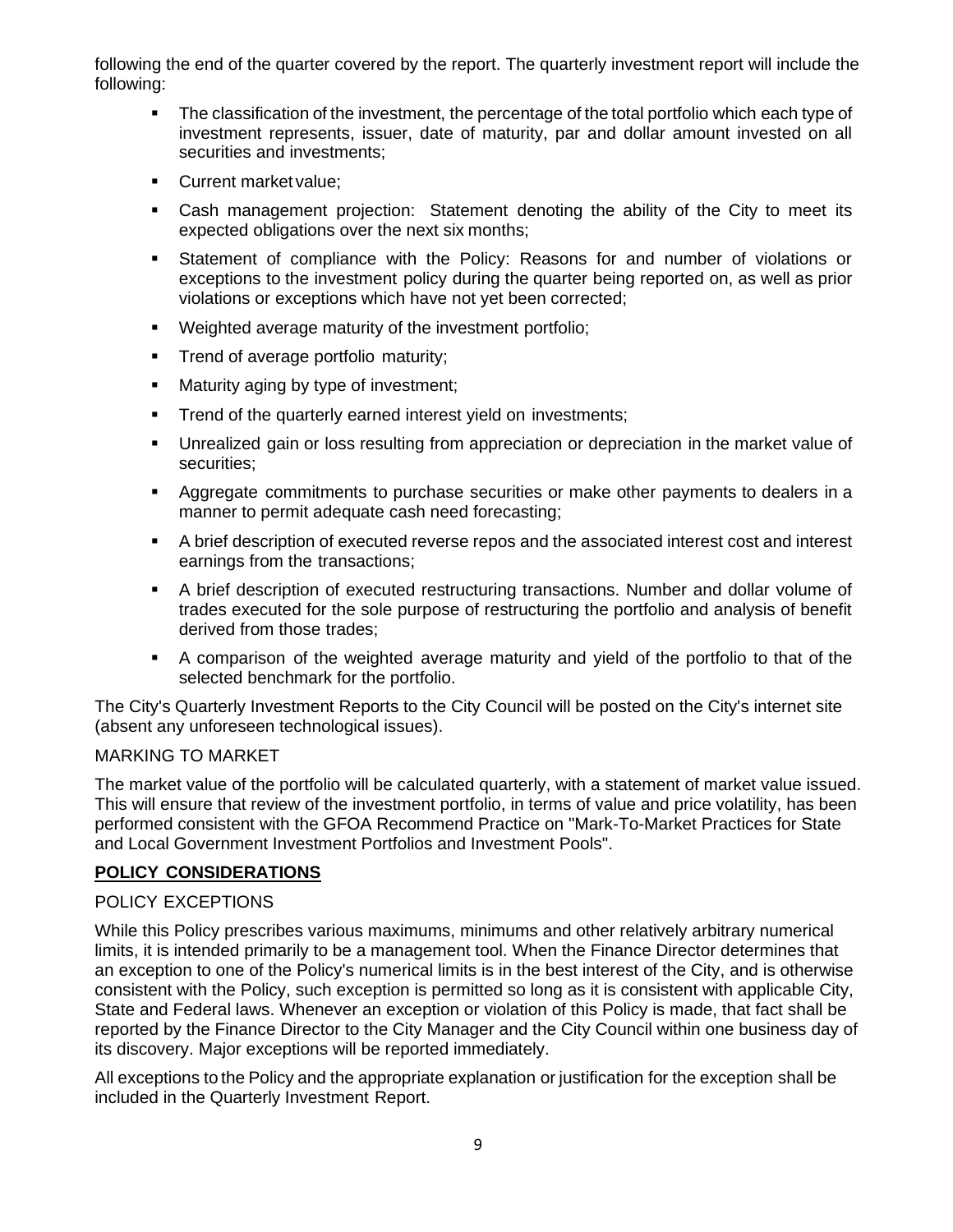Sudden large fluctuations in portfolio assets can cause technical exceptions to the various percentage limits of the Policy which should not be interpreted as "reportable exceptions". Provided that the portfolio make-up can be readjusted to Policy limits within one working day of a significant increase or decrease in portfolio assets, such temporary percentage exceptions need not be reported as violations or exceptions to this Policy.

#### LEGISLATIVE CHANGES

Further restrictions on allowable maturities, investment type or percentage allocations imposed by a State of California legislative action, will be incorporated into the City's Investment Policy and supersede any and all previous applicable language.

## INVESTMENT POLICY REVIEW/ADOPTION

The Policy shall be adopted by resolution of the City Council on an annual basis. This Policy shall be reviewed annually to ensure its consistency with respect to the overall objectives of safety, liquidity and yield, and its relevance to current laws and financial trends. An annual Statement of Investment Policy including any proposed amendments to the Policy shall be prepared by the Finance Director to present to the City Council for consideration and approval.

# GLOSSARY OF TERMS

**Accretion:** Adjustment of the difference between the price of a bond bought at an original discount and the par value of the bond.

**Accrued Interest:** Interest earned by not yet received.

**Agencies:** Federal agency securities and/or Government-sponsored enterprises (GSEs), also known as U.S. Government instrumentalities. Securities issued by Government National Mortgage Association (GNMA) are considered true agency securities, backed by the full faith and credit of the U.S. Government. GSEs are financial intermediaries established by the federal government to fund loans to certain groups of borrowers, for example homeowners, farmers and students and are privately owned corporations with a public purpose. The most common GSEs are Federal Farm Credit System Banks, Federal Home Loan Banks, Federal Home Loan Mortgage Association, and Federal National Mortgage Association.

**Amortization:** Accounting procedure that gradually reduces the cost value of a limited life or intangible asset through periodic charges to income. For fixed assets, the term used is "depreciation". It is common practice to amortize any premium over par value paid in the purchase of preferred stock or bond investments.

**Annual Financial Report:** The official annual financial report for the City. It includes combined statements and basic financial statements for each individual fund and account group prepared in conformity with Generally Accepted Accounting Principles (GAAP).

**Appreciation:** Increase in the value of an asset such as a stock bond, commodity or real estate.

**Asked Price:** The price a broker/dealer offers to sell securities.

**Bankers' Acceptance (BA):** A draft or bill or exchange accepted by a bank or trust company. The accepting institution guarantees payment of the bill, as well as the issuer. This money market instrument is used to finance international trade.

**Basis Point:** One-hundredth of one percent (i.e., 0.01%).

**Benchmark:** A comparative base for measuring the performance or risk tolerance of the investment portfolio. A benchmark should represent a close correlation to the level of risk and the average duration of the portfolio's investment.

**Bid Price:** The price a broker/dealer offers to purchase securities.

**Bond:** A financial obligation for which the issuers promise to pay the bondholder a specified stream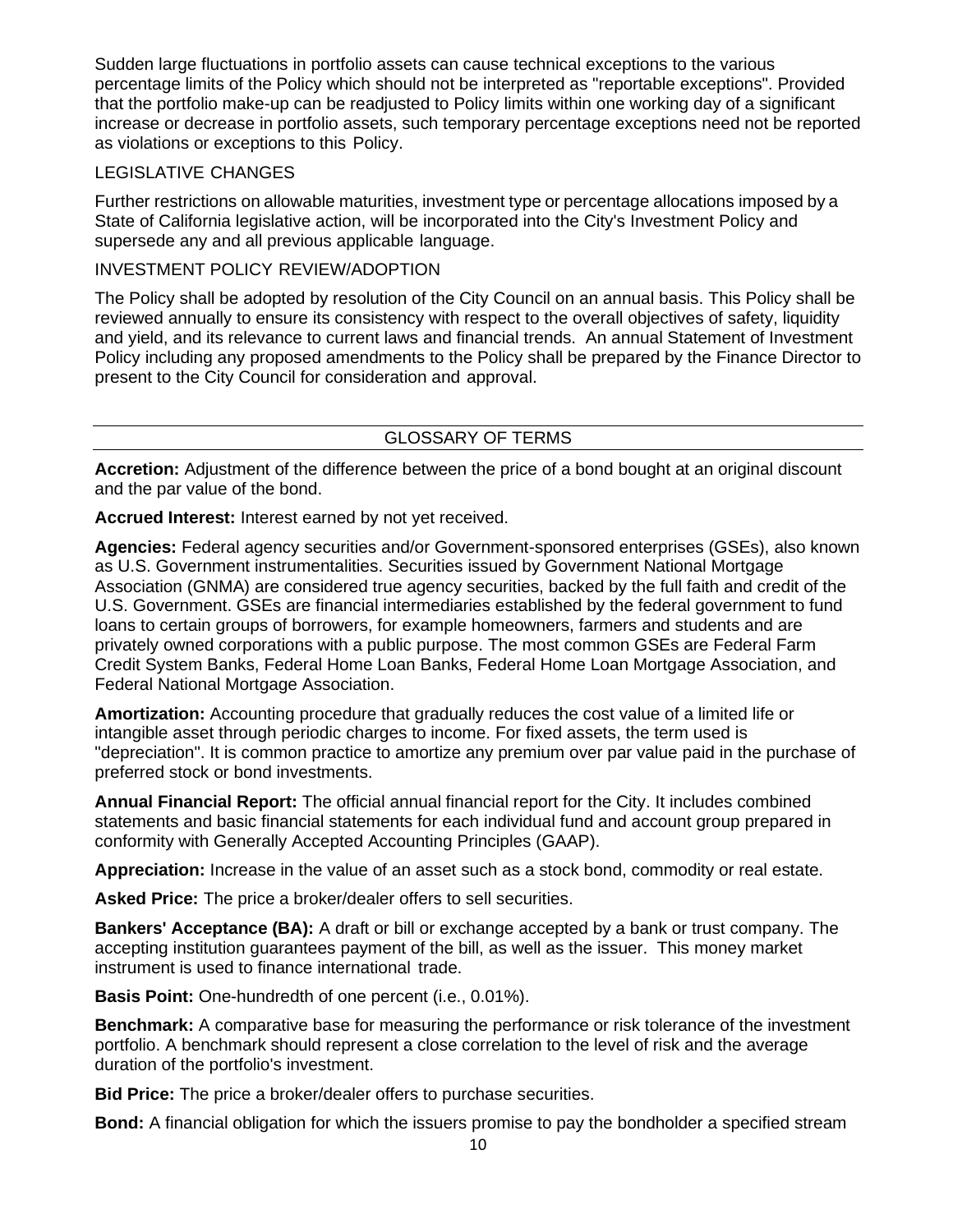of future cash flows, including periodic interest payments and a principal repayment.

**Book Value:** The value at which a debt security is shown on the holder's balance sheet. Book value is acquisition cost less amortization or premium or accretion of discount.

**Broker:** A broker acts as an intermediary between a buyer and seller for a commission and does not trade for his/her own risk and account or inventory.

**California Local Agency Obligations:** Bonds that are issued by a California county, city, city and county, including a chartered city or county, school district, community college district, public district, county board of education, county superintendent of schools, or any public or municipal corporation.

**Callable Securities:** A security that can be redeemed by the issuer before the scheduled maturity date.

**Cash Flow:** An analysis of all changes that affect the cash account during a specified period.

**Certificate Of Deposit (CD):** A time deposit with a specific maturity evidenced by a certificate. Large- denomination CDs are typically negotiable.

**Collateral:** Securities, evidence of deposit or other property which a borrower pledges to secure repayment of a loan. Also refers to securities pledged by a bank to secure deposits of public monies.

**Commercial Paper:** Short-term, unsecured, negotiable promissory notes of corporations.

**Conduit Financing:** A financing in which a governmental agency issues debt and the proceeds of the issue are loaned to a nongovernmental borrower who then applies the proceeds for a project financing or (if permitted by federal tax laws for a qualified 501(c) (3) bond) for working capital purposes.

**Corporate Note:** Debt instrument issued by a private corporation.

**Coupon:** The annual rate at which a bond pays interest.

**Credit Analysis:** An analysis of the economic and financial conditions to determine creditworthiness or the ability to meet debt obligations.

**Credit Risk:** The risk that an obligation will not be paid, and a loss will result due to a failure of the issuer of a security.

**Current Yield:** The annual interest on an investment divided by the current market value. Since the calculation relies on the current market value rather than the investor's cost, current yield is unrelated to the actual return the investor will earn if the security is held to maturity.

**Custodian:** A bank or other financial institution that keeps custody of stock certificates and other assets.

**Dealer:** A dealer, as opposed to a broker, acts as a principal in all transactions, buying and selling for his/her own risk and account or inventory.

**Debentures:** A bond secured only by the general credit of the issuers.

**Defeased Bond Issues:** Issues that have sufficient money to retire outstanding debt when due, so that the agency is released from the contracts and covenants in the bond documents.

**Delivery Versus Payment (DVP):** Delivery of securities with a simultaneous exchange of money for the securities.

**Derivative:** A financial instrument that is based on, or derived from, some underlying asset, reference date, or index.

**Direct Issuer:** Issuer markets its own paper directly to the investor without u e of an intermediary.

**Discount:** The difference between the cost of a security and its value at maturity when quoted at lower than face value.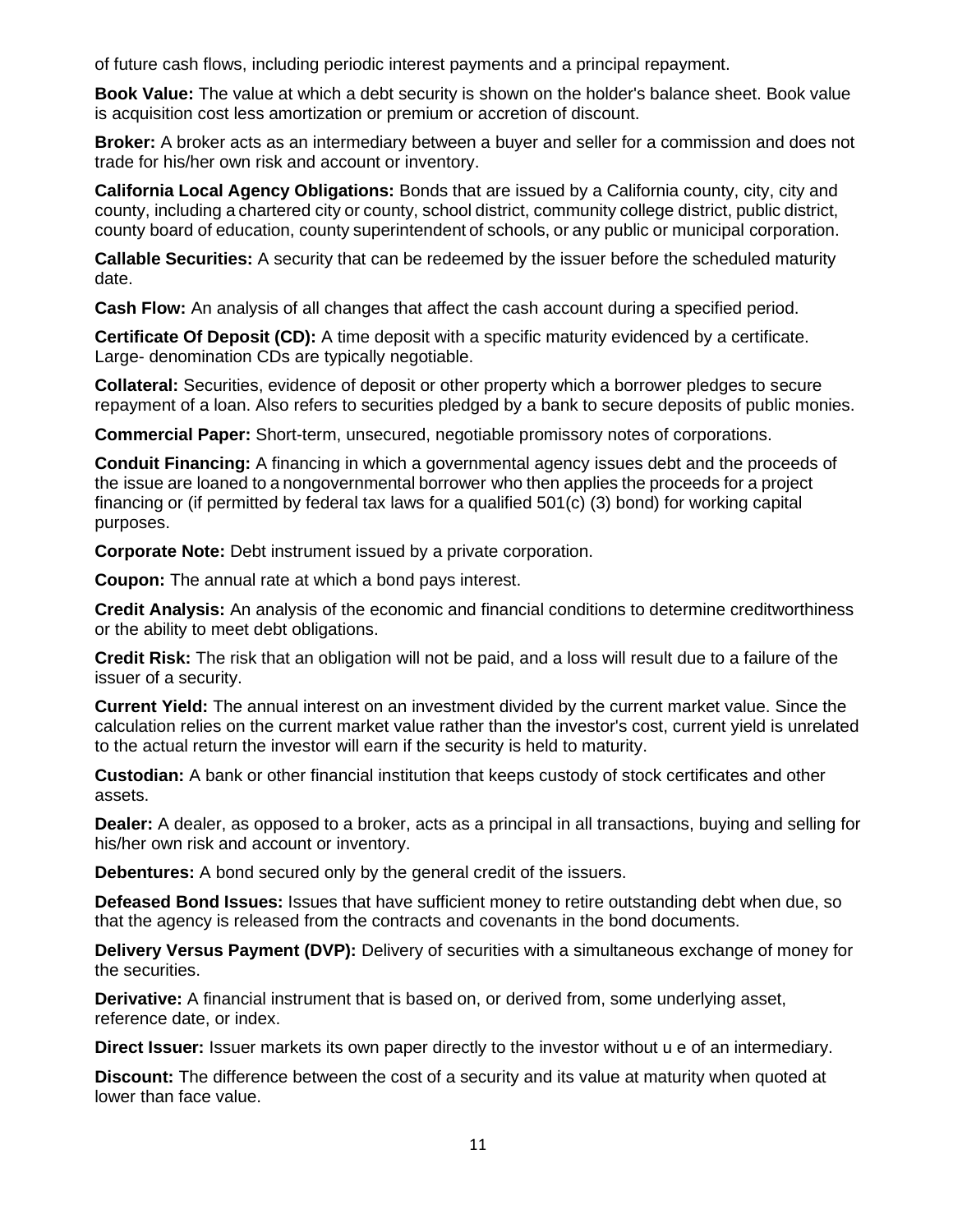**Diversification:** Dividing investment funds among a variety of securities offering independent returns and risk profiles.

**Duration:** A measure of the timing of the cash flows, such as the interest payments and the principal repayment, to be received from a given fixed-income security. This calculation is based on three variables: term to maturity, coupon rate, and yield to maturity. Duration measures the price sensitivity of a bond to changes in interest rates.

**Face Value:** The principal amount owed on a debt instrument. It is the amount on which interest is computed and represents the amount that the issuer promises to pay at maturity.

**Fair Value:** The amount at which a security could be exchanged between willing parties, other than in a forced or liquidation sale. If a market price is available, the fair value is equal to the market value.

**Fannie Mae:** Trade name for the Federal National Mortgage Association (FNMA), a U.S. Government sponsored enterprise.

**Federal Deposit Insurance Corporation (FDIC):** A federal agency that provides insurance on bank deposits, guaranteeing deposits to a set limit per account, currently \$250,000.

**Federal Farm Credit Bank (FFCB):** Government-sponsored enterprise that consolidates the financing activities of the Federal Land Banks, the Federal Intermediate Credit Banks and the Banks for Cooperatives. Its securities do not carry direct U.S. government guarantees.

**Federal Funds Rate:** The rate of interest at which Federal funds are traded. This rate is considered to be the most sensitive indicator of the direction of interest rates, as it is currently pegged by the Federal Reserve through open-market operations.

**Federal Home Loan Bank (FHLB):** Government sponsored enterprise (currently made up of 12 regional banks) that regulates and lends funds and provides correspondent banking services to member commercial banks, thrift institutions, credit unions and insurance companies. Although the banks operate under federal charter with government supervision, the securities are not guaranteed by the U.S. Government.

**Federal Home Loan Mortgage Corporation (FHLMC):** Government sponsored enterprise that helps maintain the availability of mortgage credit for residential housing. FHLMC finances these operations by marketing guaranteed mortgage certificates and mortgage participation certificates. Its discount notes and bonds do not carry direct U.S. government guarantees.

**Federal National Mortgage Association (FNMA):** Government sponsored enterprise that is the largest single provider of residential mortgage funds in the United States. FNMA is a private stockholder-owned corporation. The corporation's purchases include a variety of adjustable mortgages and second loans, in addition to fixed-rate mortgages. FNMA's securities are also highly liquid and are widely accepted. FNMA securities do not carry direct U.S. Government guarantees.

**Federal Open Market Committee (FOMC):** A committee of the Federal Reserve Board, which establishes monetary policy and executes it through temporary and permanent changes to the supply of bank reserves.

**Federal Reserve System:** The central bank of the U.S. which consists of a seven-member Board of Governors, 12 regional banks and about 5,700 commercial banks that are members.

**Fed Wire:** A wire transmission service established by the Federal Reserve Bank to facilitate the transfer of funds through debits and credits of funds between participants within the Fed system.

**Freddie Mac:** Trade name for the Federal Home Loan Mortgage Corporation (FHLMC), a U.S. government sponsored enterprise.

**Ginnie Mae:** Trade name for the Government National Mortgage Association (GNMA), a direct obligation bearing the full faith and credit of the U.S. Government.

**Government Accounting Standards Board (GASB):** A standard-setting body, associated with the Financial Accounting Foundation, which prescribes standard accounting practices for governmental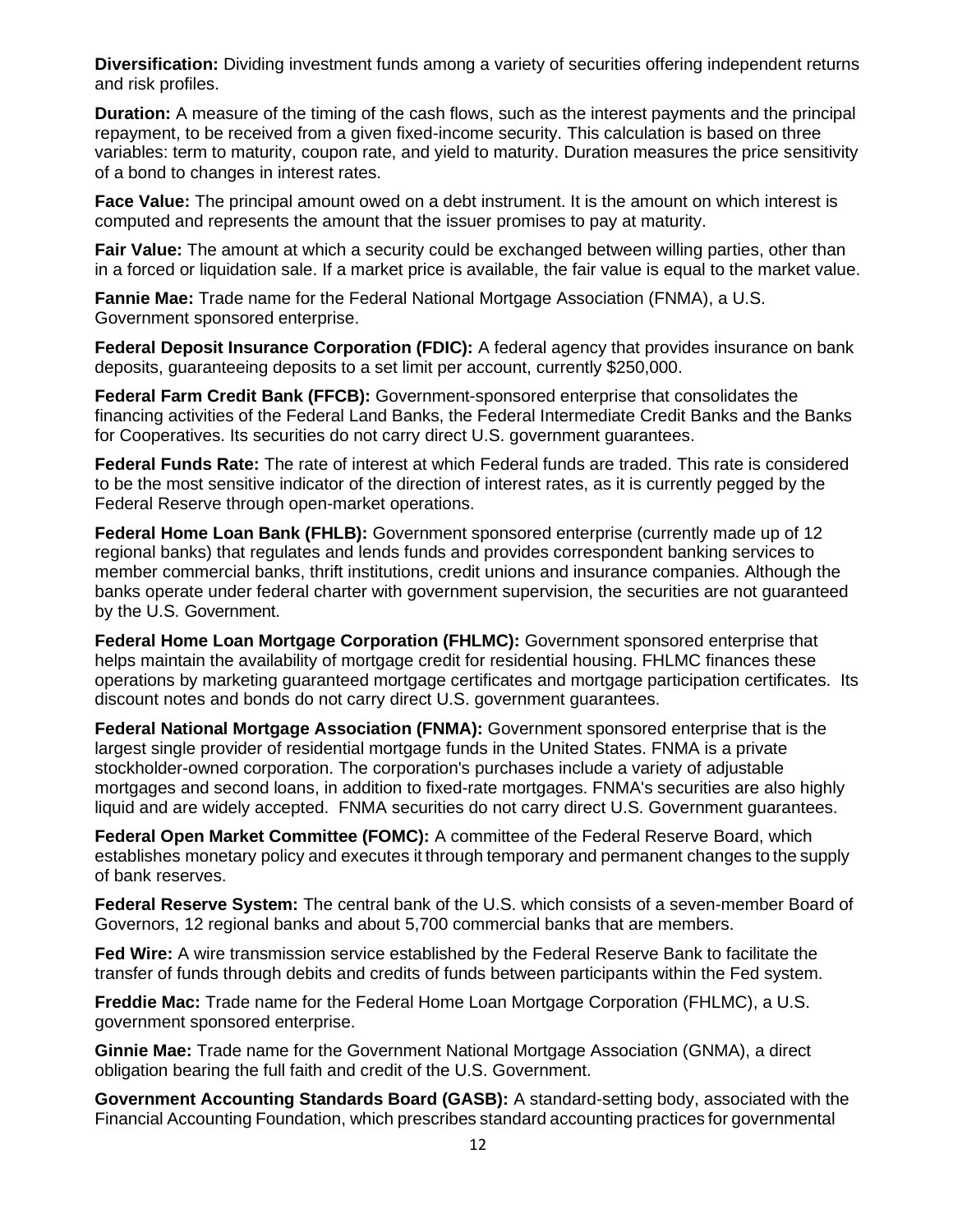units.

**Government Finance Officers' Association (GFOA):** GFOA is the professional association of state/provincial and local finance officers in the United States and Canada and has served the public finance profession since 1906.

**Guaranteed Investment Contracts (GICS):** An agreement acknowledging receipt of funds, for deposit, specifying terms for withdrawal, and guaranteeing a rate of interest to be paid.

**Inactive Deposits:** Funds not immediately needed for disbursement.

**Interest Rate:** The annual yield earned on an investment, expressed as a percentage.

**Interest Rate Risk:** The risk of gain or loss in market values of securities due to changes in interestrate levels. For example, rising interest rates will cause the market value of portfolio securities to decline.

**Investment Agreements:** A contract providing for the lending of issuer funds to a financial institution which agrees to repay the funds with interest under predetermined specifications.

**Investment Portfolio:** A collection of securities held by a bank, individual, institution or government agency for investment purposes.

Liquidity: A liquid asset is one that can be conve<sup>t</sup> ied easily and rapidly into cash with minimum risk of principal.

**Local Agency Bonds:** These bonds are issued by a county, city, city and county, including a chartered city of county, school district, community college district, public district

**Local Agency Investment Fund (LAIF):** An investment pool sponsored by the State of California and administered/managed by the State Treasurer. Local government units, with consent of the governing body of that agency, may voluntarily deposit surplus funds for the purpose of investment. Interest earned is distributed by the State Controller to the participating governmental agencies on a quarterly basis.

**Local Agency Investment Pool:** A pooled investment vehicle sponsored by a local agency or a group of local agencies for use by other local agencies.

**Mark To Market:** Current value of securities at today's market price.

**Market Risk:** The risk that the value of securities will fluctuate with changes in overall market conditions or interest rates. Systematic risk of a security that is common to all securities of the same general class (stocks, bonds, notes, money market instruments) and cannot be eliminated by diversification (which may be used to eliminate non-systematic risk).

**Market Value:** The price at which a security is currently being sold in the market. See Fair Value.

**Master Repurchase Agreement:** A written contract covering all future transactions between the parties to repurchase agreements and reverse repurchase agreements that establish each party's rights in the transactions. A master agreement will often specify, among other things, the right of the buyer-lender to liquidate the underlying securities in the event of default by the seller-borrower.

**Maturity:** The date that the principal or stated value of a debt instrument becomes due and payable.

**Medium-Term Notes (MTNs):** Unsecured, investment-grade senior debt securities of major corporations which are sold in relatively small amounts either on a continuous or an intermittent basis. MTNs are highly flexible debt instruments that can be structured to respond to market opportunities or to investor preferences.

**Modified Duration:** The percent change in price for a 100-basis point change in yields. This is a measure of a portfolio's or security's exposure to market risk.

**Money Market:** The market in which short term debt instruments (Treasury Bills, Discount Notes, Commercial Paper, Banker's Acceptances and Negotiable Certificates of Deposit) are issued and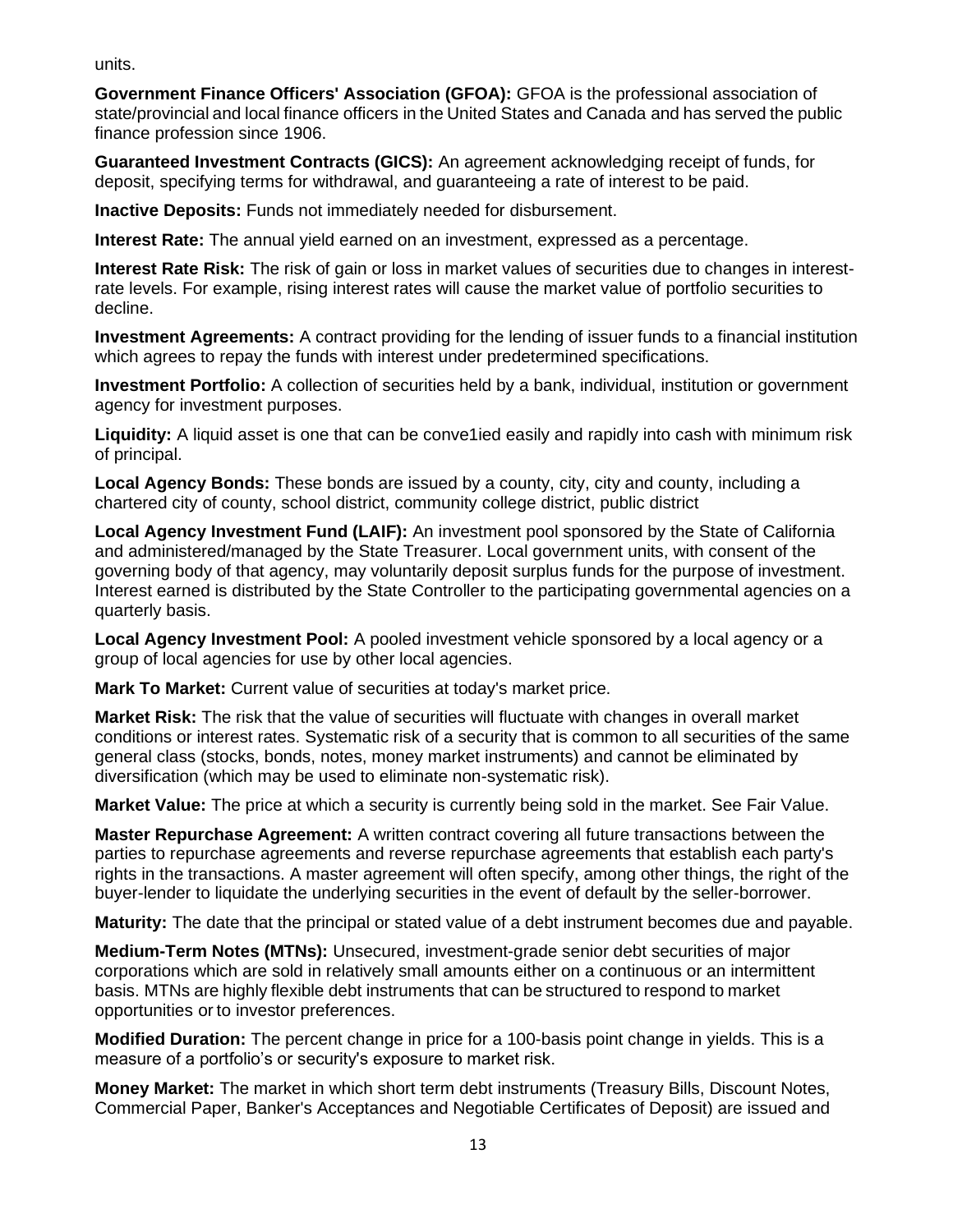traded.

**Municipal Bonds:** Debt obligations issued by state and local governments and their agencies including school districts, state universities, sewer districts, municipally owned utilities and authorities running bridges, airports and other transportation facilities.

**Mutual Fund:** An entity that pools money and can invest in a variety of securities which are specifically defined in the fund's prospectus.

**Negotiable Certificate Of Deposit:** A large denomination certificate of deposit which can be sold in the open market prior to maturity.

**New Issue:** Term used when a security is originally "brought" to market.

**Note:** A written promise to pay a specified amount to a certain entity on demand or on a specified date.

**Open Market Operations:** Purchases and sales of government and certain other securities in the open market by the New York Federal Reserve Bank as directed by the FOMC in order to influence the volume of money and credit in the economy. Purchases inject reserves into the bank system and stimulate growth of money and credit: Sales have the opposite effect. Open market operations are the Federal Reserve's most important and most flexible monetary policy tool.

**Par Value:** The amount of principal which must be paid at maturity. Also referred to as the face amount of a bond. See Face Value.

**Perfected Delivery:** Refers to an investment where the actual security or collateral is held by an independent third party representing the purchasing entity.

**Portfolio:** The collection of securities held by an individual or institution.

**Premium:** The difference between the par value of a bond and the cost of the bond, when the cost is above par.

**Primary Dealer:** A group of government securities dealers who submit daily reports of market activity and positions and monthly financial statements to the Federal Reserve Bank of New York and are subject to its informal oversight. These dealers are authorized to buy and sell government securities in direct dealing with the Federal Reserve Bank of New York in its execution of market operations to carry out U.S. monetary policy. Such dealers must be qualified in terms of reputation, capacity, and adequacy of staff and facilities.

**Principal:** The face value or par value of a debt instrument, or the amount of capital invested in a given security.

**Prospectus:** A legal document that must be provided to any prospective purchaser of a new securities offering registered with the Securities and Exchange Commission that typically includes information on the issuer, the issuer's business, the proposed use of proceeds, the experience of the issuer's management, and certain certified financial statements (also known as an "official statement").

**Prudent Investor Standard:** A standard of conduct for fiduciaries. Investments shall be made with judgment and care--under circumstances then prevailing, which persons of prudence, discretion and intelligence exercise in the management of their own affairs, not for speculation, but for investment, considering the probable safety of their capital as well as the probable income to be derived.

**Public Deposits:** A bank that is qualified under California law to accept a deposit of public funds.

**Purchase Date:** The date in which a security is purchased for settlement on that or a later date. Also known as the "trade date".

**Rate of Return:** 1) The yield which can be attained on a security based on its purchase price or its current market price. 2) Income earned on an investment, expressed as a percentage of the cost of the investment.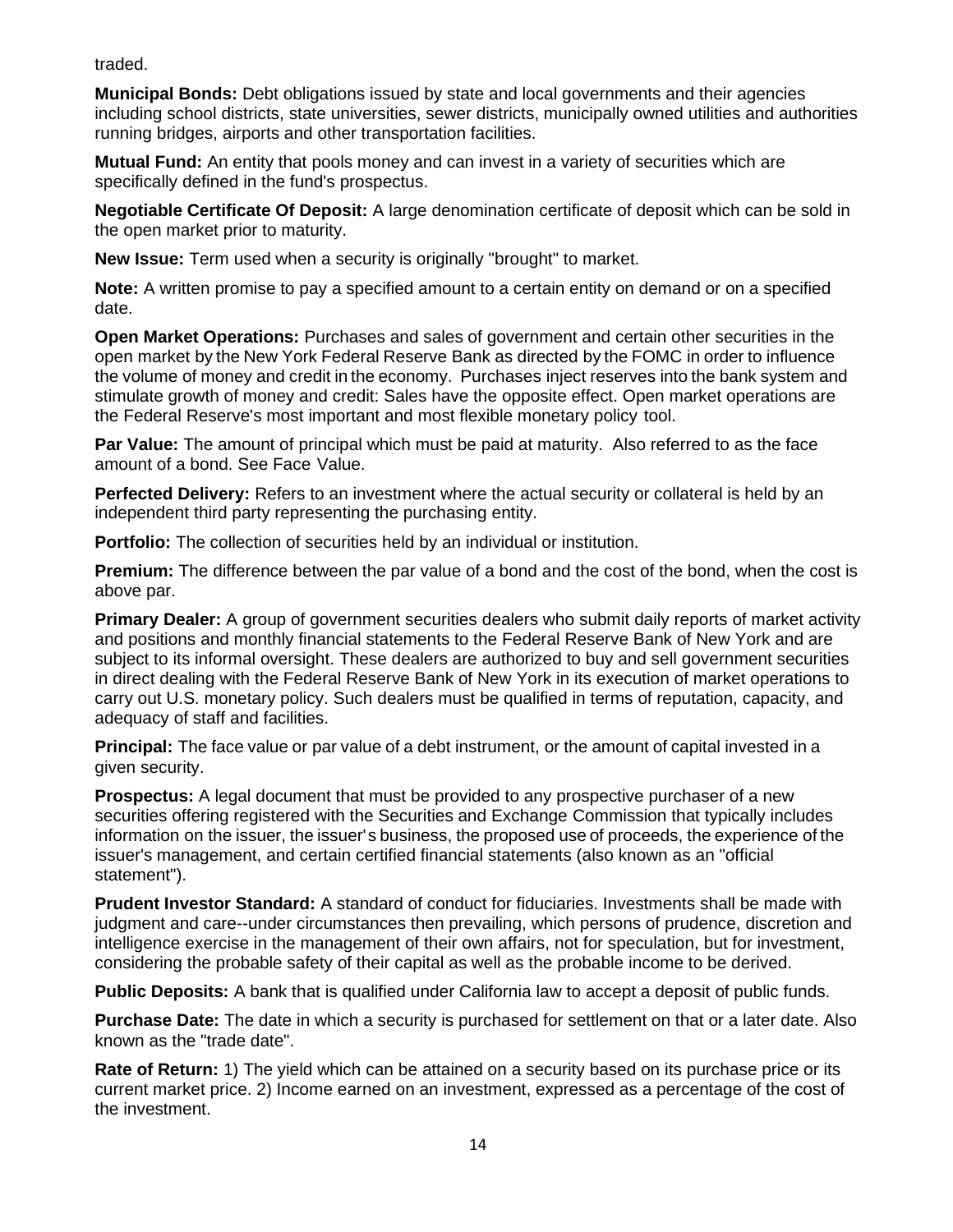**Realized Gain (Or Loss):** Gain or loss resulting from the sale or disposal of a security.

**Regional Dealer:** A financial intermediary that buys and sells securities for the benefit of its customers without maintaining substantial inventories of securities and that is not a primary dealer.

**Repurchase Agreement (RP or REPO):** A transaction in which a counterparty or the holder of securities (e.g., investment dealer) sells these securities to an investor (e.g., the City) with a simultaneous agreement to repurchase them at a fixed date. The security "buyer" (e.g., the City) in effect lends the "seller" money for the period of the agreement, and the terms of the agreement are structured to compensate the "buyer" for this. Dealers use RP extensively to finance their positions. Exception: When the Fed is said to be doing RP, it is lending money that is, increasing bank reserves.

**Reverse Repurchase Agreement (Reverse REPO):** The opposite of a repurchase agreement. A reverse repo is a transaction in which the City sells securities to counterparty (e.g., investment dealer) and agrees to repurchase the securities from the counterparty at a fixed date. The counterparty in effect lends the seller (e.g., the City) money for the period of the agreement with terms of the agreement structured to compensate the buyer.

**Risk:** Degree of uncertainty of return on an asset.

**Rule G-37 of the Securities Rulemaking Board:** Federal regulations to sever any connection between the making of political contributions and the awarding of municipal securities business.

**Safekeeping:** A service which banks offer to clients for a fee, where physical securities are held in the bank's vault for protection and book-entry securities are on record with the Federal Reserve Bank or Depository Trust Company in the bank's name for the benefit of the client As agent for the client, the safekeeping bank settles securities transactions, collects coupon payments, and redeems securities at maturity or on call date, if called.

**Sallie Mae:** Trade name for the Student Loan Market Association (SLMA), a U.S. government sponsored enterprise.

**Securities and Exchange Commission (SEC):** Agency created by Congress to protect investors in securities transactions by administering securities legislation.

**Sec Rule 15C3-1:** See Uniform Net Capital Rule.

**Secondary Market:** A market for the repurchase and resale of outstanding issues following the initial distribution.

**Securities:** Investment instruments such as notes, bonds, stocks, money market instruments and other instruments of indebtedness or equity.

**Settlement Date:** The date on which a trade is cleared by delivery of securities against funds.

**Spread:** The difference between two figures or percentages. It may be the difference between the bid (price at which a prospective buyer offers to pay) and asked (price at which an owner Offers to sell) prices of a quote, or between the amount paid when bought and the amount received when sold.

**State Obligations:** Registered Treasury notes of bonds of the 50 United States, including bonds payable solely out of the revenues from a revenue-producing property owned, controlled, or operated by a state or by a department, board, agency, or authority of any of the 50 United States.

**Structured Note:** A complex, fixed income instrument, which pays interest, based on a formula tied to other interest rates, commodities or indices. Examples include "inverse floating rate" notes which have coupons that increase when other interest rates are falling, and which fall when other interest rates are rising and "dual index floaters", which pay interest based on the relationship between two other interest rates, for example, the yield on the ten-year Treasury note minus the Libor rate. Issuers of such notes lock in a reduced cost of borrowing by purchasing interest rate swap agreements.

**Student Loan Market Association (SLMA):** Government-sponsored enterprise that purchases student loans from originating financial institutions and provides financing to state student loan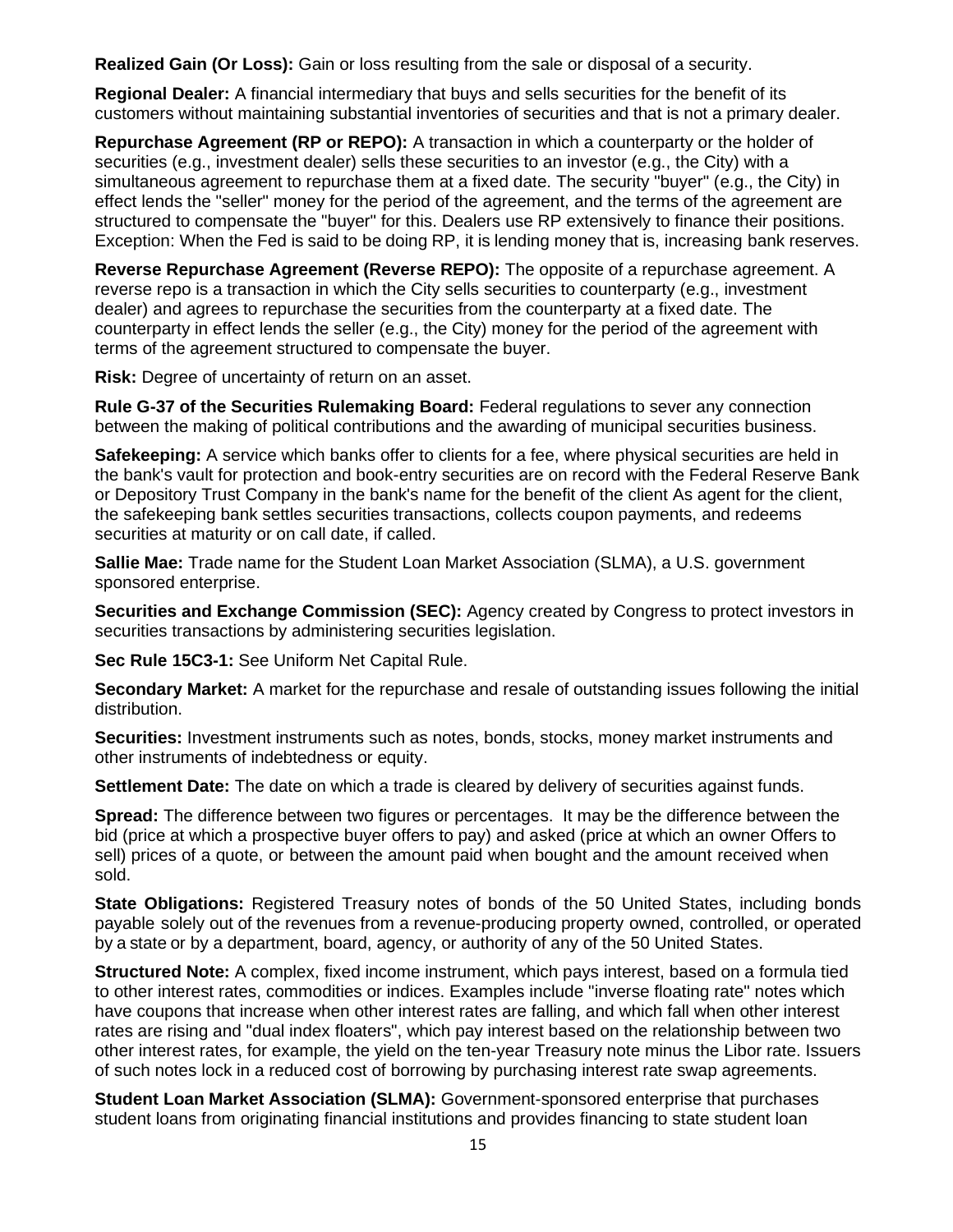agencies. It provides a national seconda1y market for federally sponsored student loans and credit to participants in the post-secondary education lending sector.

**Tax and Revenue Anticipation Notes (TRANS):** Notes issued in anticipation of receiving tax proceeds or other revenues at a future date.

**Time Deposit:** A deposit with a California bank or savings and loan association for a specific amount and with a specific maturity date and interest rate. Deposits of up to \$100,000 are insured by FDIC. Deposits over \$100,000 are collateralized above the insurance with either government securities (at 110% of par value), first trust deeds (at 150% of par value), or letters of credit (at 105% of par value).

**Total Rate Of Return:** A measure of a portfolio's performance over time. It is the internal rate of return which equates the beginning value of the portfolio with the ending value and includes interest earnings and realized and unrealized gains and losses on the portfolio. For bonds held to maturity, total return is the yield to maturity.

**Treasury Bills:** U.S. Treasury Bills which are short-term, direct obligations .of the U.S. Government issued with original maturities of 13, weeks, 26 weeks and 52 weeks; sold in minimum amounts of \$10,000 in multiples of \$5,000 above the minimum. Issued in book entry form only. T-bills are sold on a discount basis.

**Treasury Notes:** Intermediate-term coupon-bearing securities with initial maturities of one year to ten years.

**Treasury Bond:** Long-term coupon-bearing securities with initial maturities of ten years or longer.

**Trustee or Trust Company or Trust Department of a Bank:** A financial institution with trust powers which acts in a fiduciary capacity for the benefit of the bondholders in enforcing the terms of the bond contract.

**Underwriter:** A dealer which purchases a new issue of municipal securities for resale.

**Uniform Net Capital Rule:** Securities and Exchange Commission requirement that member firms as well as nonmember broker/dealers in securities maintain a maximum ratio of indebtedness to liquid capital of 15 to 1; also called *net capital rule* and *net capital ratio.* Indebtedness covers all money owed to a firm, including margin loans and commitments to purchase securities, one reason new public issues are spread among members of underwriting syndicates. Liquid capital includes cash and assets easily converted into cash.

**U.S. Government Agency Securities:** Securities issued by U.S. government agencies, most of which are secured only by the credit worthiness of the particular agency. See Agencies.

**U.S. Treasury Obligations:** Securities issued by the U.S. Treasury and backed by the full faith and credit of the United States. Treasuries are the benchmark for interest rates on all other securities in the U.S. The Treasury issues both discounted securities and fixed coupon notes and bonds. The income from Treasury securities is exempt from state and local, but not federal, taxes.

**Unrealized Gain (Or Loss):** Gain or loss that has not become actual. It becomes a realized gain (or loss) when the security in which there is a gain or loss is actually sold. See Realized Gain (Or Loss).

**Volatility:** Characteristic of a security, commodity or market to rise or fall sharply in price within a short-term period.

**Weighted Average Maturity:** The average maturity of all the securities that comprise a portfolio that is typically expressed in days or years.

**When Issued (WI):** Short form of "when, as, and if issued." WI refers to a transaction made conditionally because a security, although authorized, has not yet been issued.

**Yield:** The annual rate of return on an investment expressed as a percentage of the investment. See Current Yield; Yield To Maturity.

**Yield Curve:** Graph showing the relationship at a given point in time between yields and maturity for